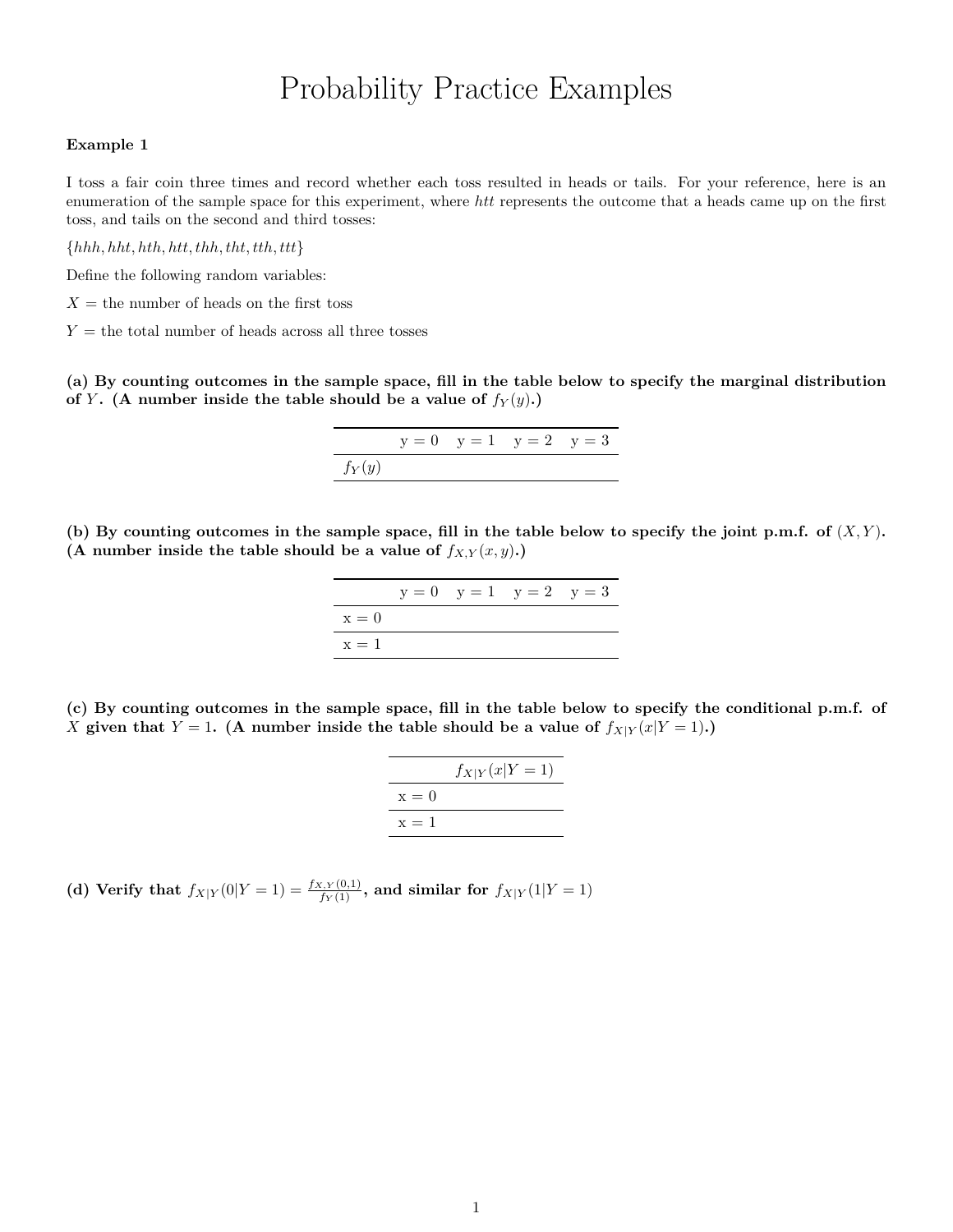## **Example 2**

The marginal distribution of *X* and the conditional distribution of *Y* given *X* are as follows:

$$
f_X(x) = e^{-x} \qquad 0 < x < \infty
$$
\n
$$
f_{Y|X=x}(y|X=x) = e^{-(y-x)} \qquad 0 < x < y < \infty
$$

(a) Find the joint distribution of *X* and *Y*,  $f_{X,Y}(x, y)$ .

(b) Find the marginal distribution of  $Y$ ,  $f_Y(y)$ .

(c) Why doesn't  $f_{X,Y}(x,y) = f_X(x)f_Y(y)$ ? (Under what condition would  $f_{X,Y}(x,y) = f_X(x)f_Y(y)$ , and what does the fact that this equation doesn't hold mean about *X* and *Y*?)